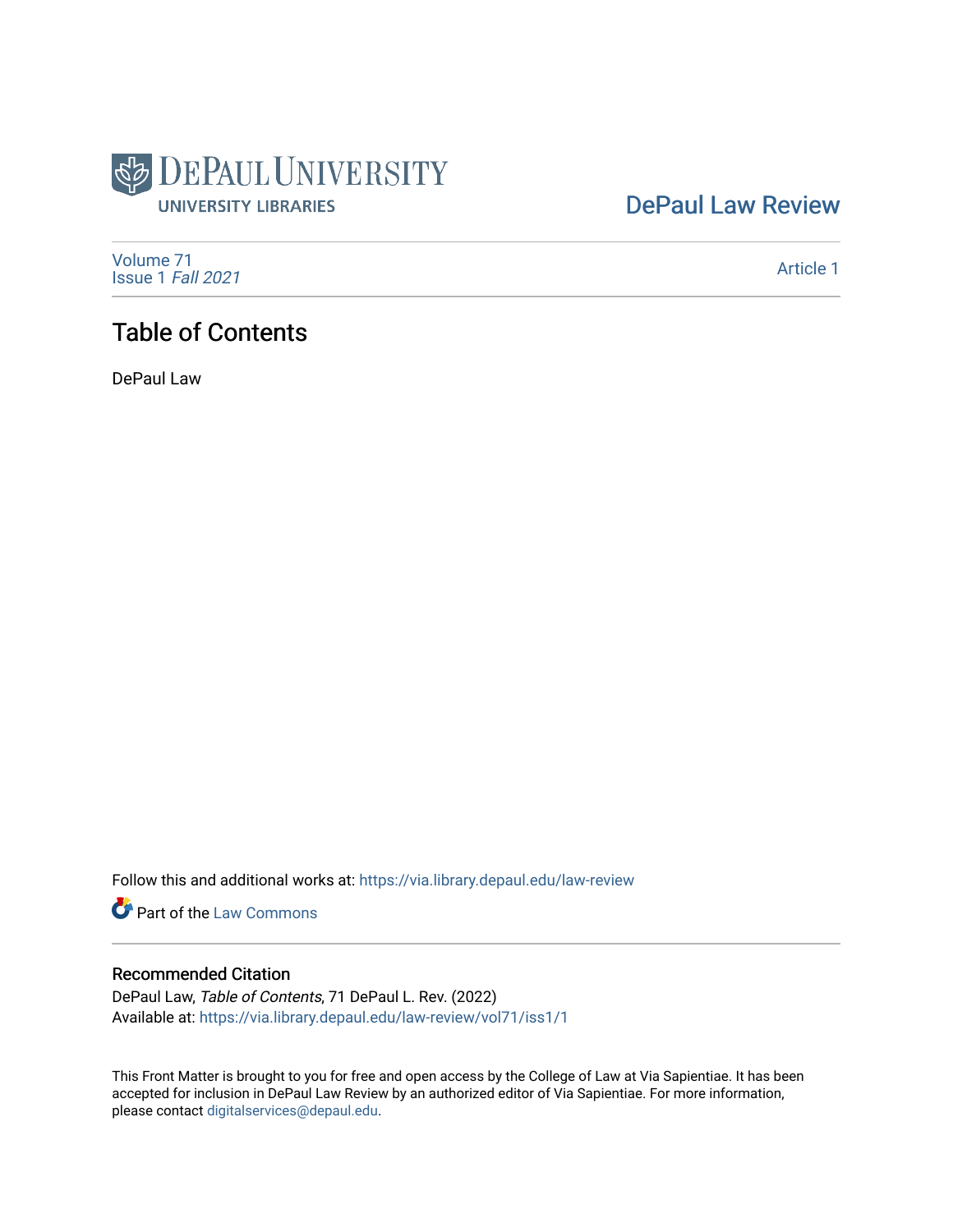# **DEPAUL LAW REVIEW**

*Volume 71 Fall 2021 Number 1*

## **CONTENTS**

#### **ARTICLES**

CORPORATE MISCONDUCT IN THE PHARMACEUTICAL INDUSTRY ........... *Richard C. Ausness* 1

LET THEM EAT CAKE: SOCIAL MEDIA ACCOUNTS, PROPERTY RIGHTS, AND THE DIGITAL RIGHTS REVOLUTION ......*Kathleen McGarvey Hidy* 47

NAVIGATING [THE] AMAZON: LIABILITY OF E-COMMERCE COMPANIES FOR DEFECTIVE PRODUCTS SOLD THROUGH THEIR INTERNET WEBSITES ... *Kenneth A. Jacobsen* 87

#### **NOTES & COMMENTS**

FACE MASKS AND FREEDOM OF SPEECH: THE CONSTITUTIONALITY OF ILLINOIS FACE MASK MANDATES AMIDST THE COVID-19 PANDEMIC .................. *Israel M. Del Mundo* 115

THE SEVENTH CIRCUIT GOT IT RIGHT THE FIRST TIME: ADDRESSING THE MINISTERIAL EXCEPTION AND WORKPLACE HARASSMENT ..... *Sara Riddick* 141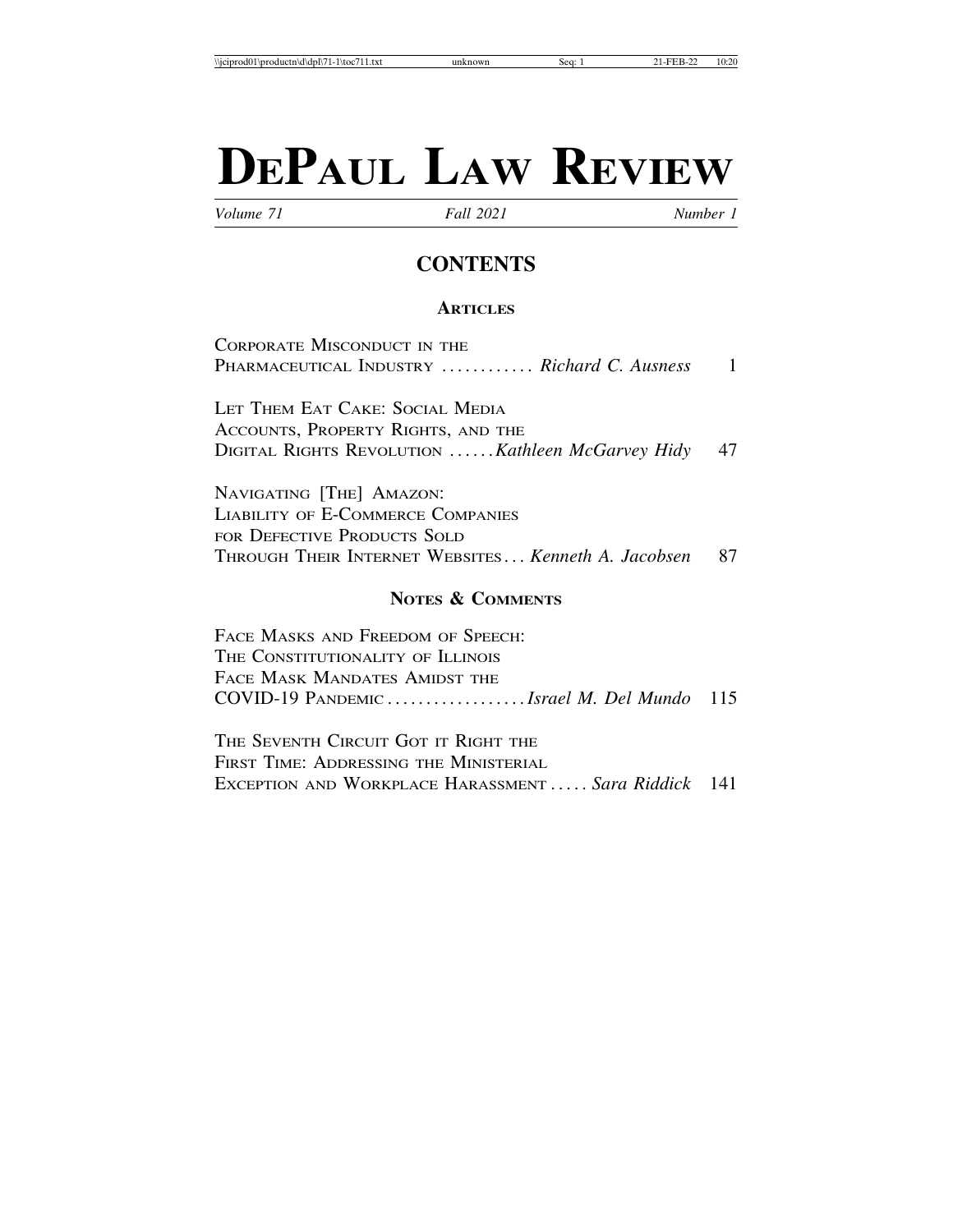Cite as 71 DEPAUL L. REV. Copyright © 2021 DePaul University All Rights Reserved DePaul Law Review

The *DePaul Law Review* (ISSN 0011-7188) is published quarterly by DePaul University College of Law, 25 East Jackson Boulevard, Chicago, Illinois 60604- 2287. Periodicals postage paid at Chicago, Illinois and additional mailing offices. Change of addresses should be mailed to the *Review* at least thirty days before the next issue to ensure timely delivery. Include new and old addresses, with ZIP codes. POSTMASTER: send change of address notice to DePaul Law Review, 25 East Jackson Boulevard, Chicago, Illinois 60604-2287.

**SUBSCRIPTIONS**: Subscriptions are accepted on a per volume basis only. They are payable in advance and will be renewed automatically unless notification to the contrary is received. The annual price for a subscription to the *DePaul Law Review* is \$35.00.

**SINGLE & BACK ISSUES**: Back issues of the *DePaul Law Review* can be obtained directly from William S. Hein & Co., Inc., 2350 North Forest Road, Getzville, New York 14068. The cost is \$16.00 plus shipping for a single issue. For more information, call 1-800-828-7571. Single copies of the most current issue are also available for sale at the *Law Review* office. The cost is \$10.00.

**MANUSCRIPT SUBMISSION**: Manuscripts submitted for publication in the *DePaul Law Review* must be typed and double spaced with footnotes appended to the main body of the article. Citations must conform to *The Bluebook: A Uniform System of Citation* (20th ed. 2015), copyright by the *Columbia*, *Harvard*, and *University of Pennsylvania Law Reviews*and the *Yale Law Journal*. Manuscripts may be submitted through Scholastica.

**LAW REVIEW WEBSITE**: For more information, visit our website at http:// via.library.depaul.edu/law-review/.

**DEPAUL UNIVERSITY IS AN EQUAL-OPPORTUNITY EDUCATOR AND EMPLOYER.**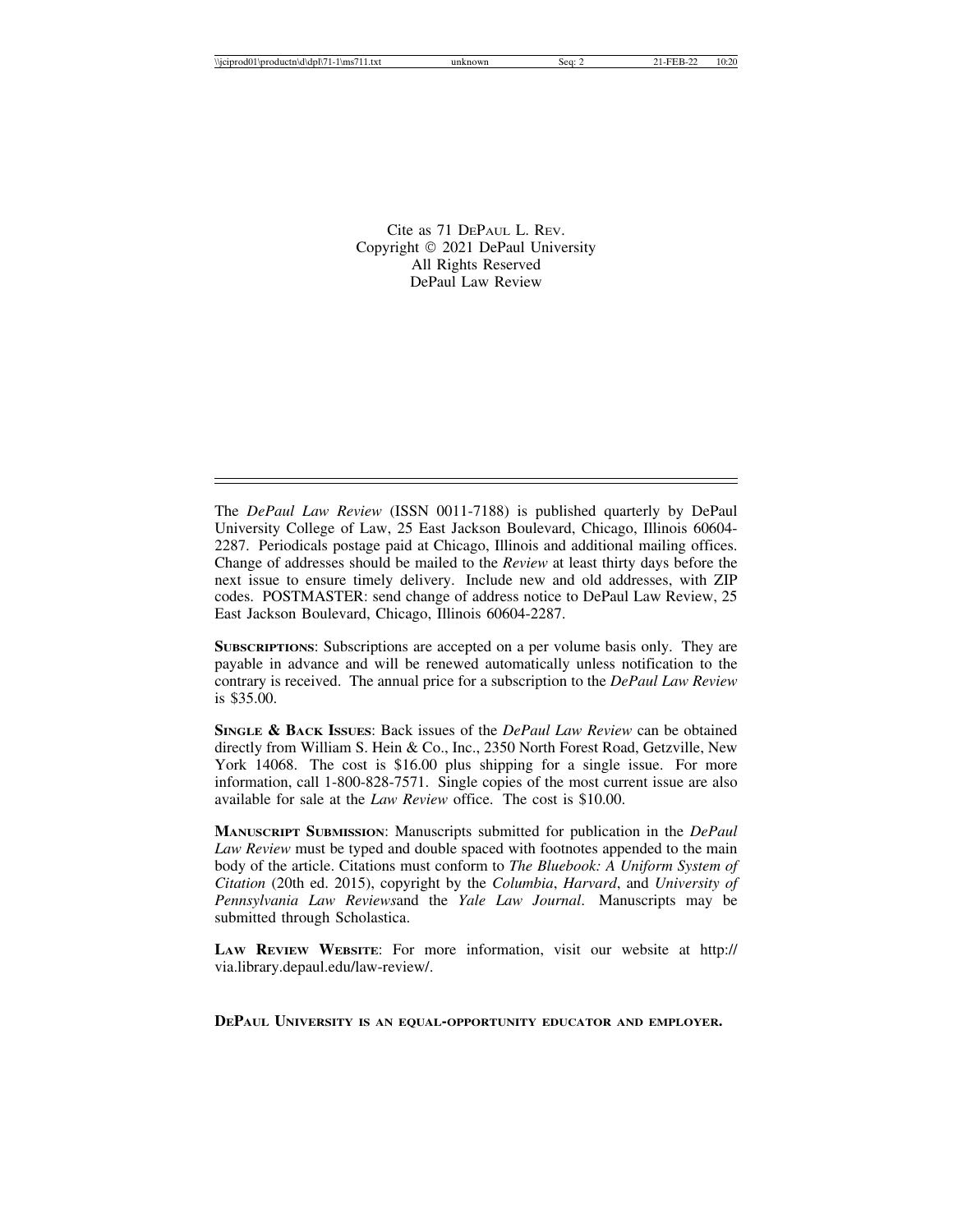## **DEPAUL LAW REVIEW**

*Volume 71 Fall 2021 Number 1*

#### **BOARD OF EDITORS**

NICOLE MOUZAKIOTIS *Editor in Chief*

GEORGIE BIERWIRTH DANIEL COLEMAN *Executive Editor Executive Editor*

*Managing Editor of Managing Editor of Managing Editor of*

REBECCA HENZ ABIGAIL TEASTER

*Editor of Articles, Editor of Articles,*

*Editor of Articles, Editor of Articles,*

KATHERINE PHILLIPS MICHELLE REDONDO *Editor of Articles, Editor of Articles*, *Notes and Comments Notes and Comments*

**MEMBERS** GEORGE BLODER ANDREA HOWELL

ETHAN GLENDENING ANTHONY EUGENIS TRAMELL MOORE **MATTHEW CAPEN 6 2008 PETER KRUSIEWICZ** 

#### **STAFF**

RACHEL ACKERMAN JESSICA BLACK ANGELO D'AGOSTINI<br>20 ZOE DIDOMENICO GIANA FALLICO ANNI D'AN GOODWIN ZOE DIDOMENICO GIANA FALLICO YAN GOODWIN CLAIRE GROGAN SAMANTHA GUDAT BAERIC GUENTHER<br>Isabella Loverde Brendan McGraw Chad McJannett BRENDAN MCGRAW ALYSSA MOINET CHRISTOPHER NORROD LUKE SAWICKI MARGOT SHERIDAN CAMERON TRAHEY

#### **ADVISORY COMMITTEE**

MARK MOLLER, *Chairperson* MAX HELVESTON, *Faculty Advisor*

GREGORY MARK PATTY GERSTENBLITH MONU BEDI

**DAVID EVANS ASHLEY MASTRO** SARA RIDDICK *Notes and Comments Lead Articles Notes and Comments*

*Assistant Executive Editor Assistant Executive Editor*

**JAMES NASIRI SARAH MERKATORIS** SARAH MERKATORIS *Symposium Editor Business Manager*

SURAYA DAHLEH ISRAEL DEL MUNDO *Notes and Comments Notes and Comments*

MARIA DODONA IQRA MUSHTAQ *Notes and Comments Notes and Comments*

*Editor of Articles, Editor of Articles,*

MEMBER, NATIONAL CONFERENCE OF LAW REVIEWS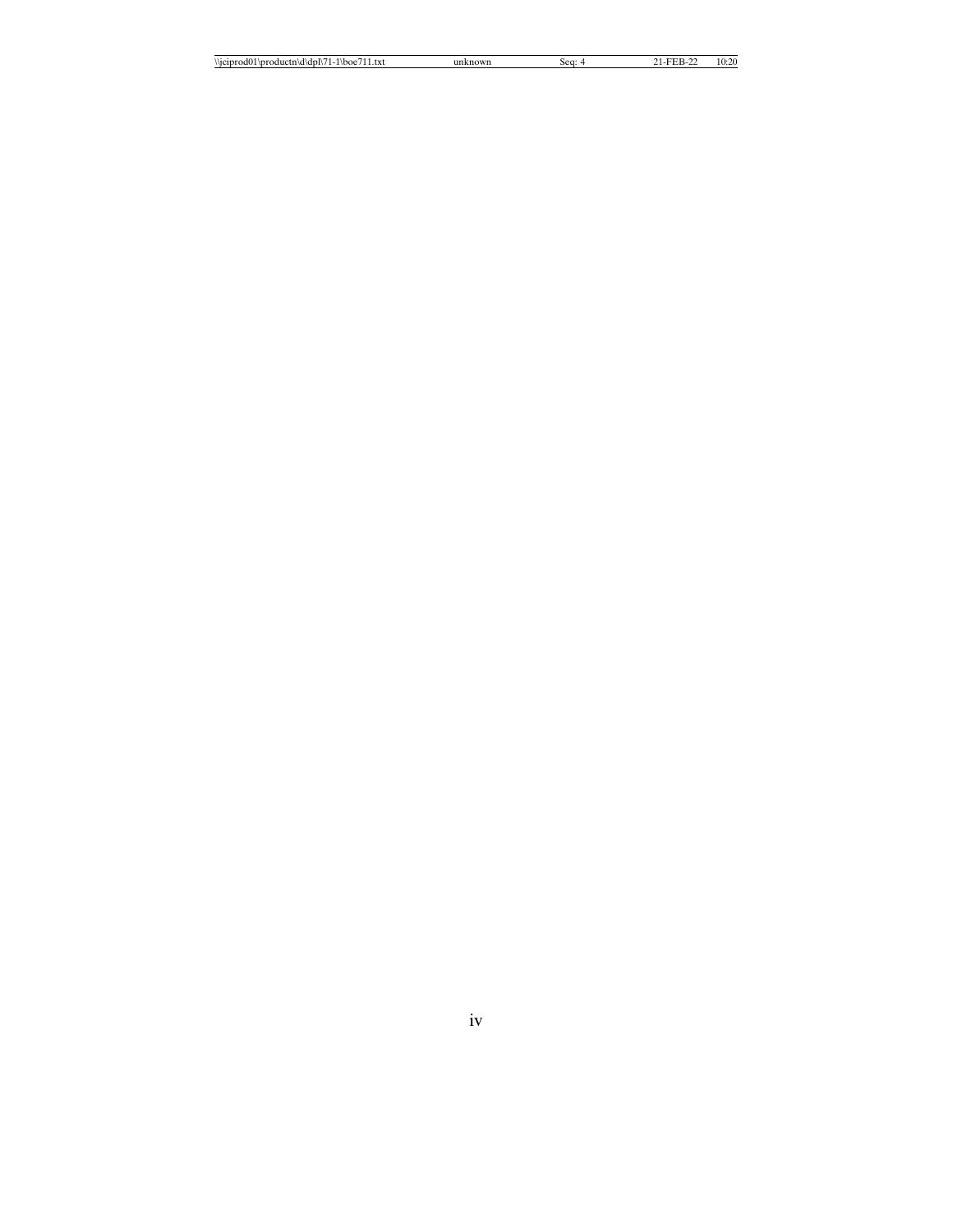### **DEPAUL UNIVERSITY COLLEGE OF LAW**

#### **GENERAL ADMINISTRATION**

A. GABRIEL ESTEBAN, PH.D., PRESIDENT

SALMA GHANEM, PH.D., PROVOST

SHERRI SIDLER, EXECUTIVE VICE PRESIDENT

KATHRYN STIEBER, VICE PRESIDENT, GENERAL COUNSEL & SECRETARY OF THE UNIVERSITY

BRIAN SULLIVAN, TREASURER OF THE UNIVERSITY

ROBERT JANIS, VICE PRESIDENT, FACILITIES OPERATIONS

SOUMITRA GHOSH PH.D., VICE PRESIDENT FOR ENROLLMENT MANAGEMENT LINDA BLAKLEY, VICE PRESIDENT OF PUBLIC RELATIONS & COMMUNICATIONS

BOB MCCORMICK, VICE PRESIDENT FOR INFORMATION SERVICES

DAN ALLEN, PH.D., SENIOR VICE PRESIDENT FOR ADVANCEMENT

ELIZABETH F. ORTIZ, ED.D., VICE PRESIDENT FOR INSTITUTIONAL DIVERSITY & EQUITY

STEPHANIE SMITH, VICE PRESIDENT FOR HUMAN RESOURCES

GENE ZDZIARSKI, PH.D., VICE PRESIDENT FOR STUDENT AFFAIRS

STEVE STOUTE, J.D., VICE PRESIDENT, STRATEGIC INITIATIVES & CHIEF OF STAFF

REV. GUILLERMO CAMPUZANO, C.M., VICE PRESIDENT, MISSION AND MINISTRY

#### **LAW ADMINISTRATION**

JENNIFER ROSATO PEREA, DEAN

DEBORAH A. LAGIOIA, ASSISTANT DEAN, COMPLIANCE & COMMUNICATION

WENDY NETTER EPSTEIN, Associate Dean of Research and Faculty Professional Development; Professor of Law

ALLISON I. ORTLIEB, ASSISTANT DEAN FOR ACADEMIC OPERATIONS

ALLISON BROWNELL TIRRES, ASSOCIATE DEAN FOR ACADEMIC AFFAIRS AND STRATEGIC INITIATIVES; ASSOCIATE PROFESSOR OF LAW

ALLEN MOYE, ASSOCIATE DEAN FOR INFORMATION TECHNOLOGY AND LIBRARY SERVICES MARIA VERTUNO, ASSISTANT DEAN OF STUDENT AFFAIRS

KATHYRN LISS, Assistant Dean & Director, Law Career Services; Executive Director, Schiller DuCanto & Fleck Family Law Center

AMANDA NOASCONO, Assistant Dean and Director of Law Admissions

NICOLE PINKEY, Director of Events and CLE

BENJAMIN E. ALBA, Director of Academic Success

JAMIE KLEPPETSCH, Director of Bar Passage

JULIE D. LAWTON, Associate Dean for Experiential Learning; Associate Professor of Law

MARTHA A. PAGLIARI, Director of Legal Analysis, Research, and Communication; Senior Professional Lecturer

#### **LAW FACULTY**

BENJAMIN E. ALBA, DIRECTOR, ACADEMIC SUPPORT, STUDENT ADVISING & BAR PASSAGE: B.S., DEPAUL UNIVERSITY; J.D., LOYOLA UNIVERSITY OF CHICAGO

SIOBAN ALBIOL, CLINICAL INSTRUCTOR: B.A., UNIVERSITY OF TEXAS; J.D., LOYOLA UNIVERSITY OF **CHICAGO** 

SUSAN BANDES, CENTENNIAL DISTINGUISHED PROFESSOR: B.A., STATE UNIVERSITY OF NEW YORK AT BUFFALO; J.D., UNIVERSITY OF MICHIGAN

MONU BEDI, PROFESSOR: B.A., DARTMOUTH COLLEGE; M.PHIL., UNIVERSITY OF CAMBRIDGE, U.K.; J.D., **HARVARD** 

PATRICK F. CASSIDY, CLINICAL INSTRUCTOR: B.A., UNIVERSITY OF ILLINOIS; J.D., CHICAGO-KENT COLLEGE OF LAW

EMILY CAUBLE, PROFESSOR: B.B.A., UNIVERSITY OF NOTRE DAME; J.D., UNIVERSITY OF MICHIGAN

LEONARD L. CAVISE, EMERITUS PROFESSOR OF LAW, B.A., HAMILTON COLLEGE; J.D., GEORGETOWN **UNIVERSITY** 

ALBERTO R. COLL, PROFESSOR: B.A., PRINCETON UNIVERSITY; J.D., PH.D., UNIVERSITY OF VIRGINIA MICHELLE BROWN CUE, INSTRUCTOR: B.A., UNIVERSITY OF ILLINOIS; J.D., UNIVERSITY OF ILLINOIS

JOHN F. DECKER, PROFESSOR EMERITUS: B.A., UNIVERSITY OF IOWA; J.D., CREIGHTON UNIVERSITY; LL.M., NEW YORK UNIVERSITY; J.S.D., NEW YORK UNIVERSITY

KATHERYN M. DUTENHAVER, EMERITUS ASSOCIATE PROFESSOR: B.A., NORTH CENTRAL COLLEGE; J.D., DEPAUL UNIVERSITY

WENDY NETTER EPSTEIN, PROFESSOR: B.A., UNIVERSITY OF ILLINOIS AT URBANA; J.D. HARVARD

DAVID L. FRANKLIN, ASSOCIATE PROFESSOR: B.A., YALE COLLEGE; J.D., UNIVERSITY OF CHICAGO

JEROLD A. FRIEDLAND, PROFESSOR: B.A., M.A., NEW YORK UNIVERSITY; J.D., BROOKLYN LAW SCHOOL; LL.M., GEORGETOWN UNIVERSITY

PATTY GERSTENBLITH, DISTINGUISHED RESEARCH PROFESSOR: A.B., BRYN MAWR COLLEGE; PH.D., HARVARD UNIVERSITY; J.D., NORTHWESTERN UNIVERSITY

STEVEN R. GREENBERGER, ASSOCIATE PROFESSOR: B.A., UNIVERSITY OF ILLINOIS; J.D., YALE **UNIVERSITY**